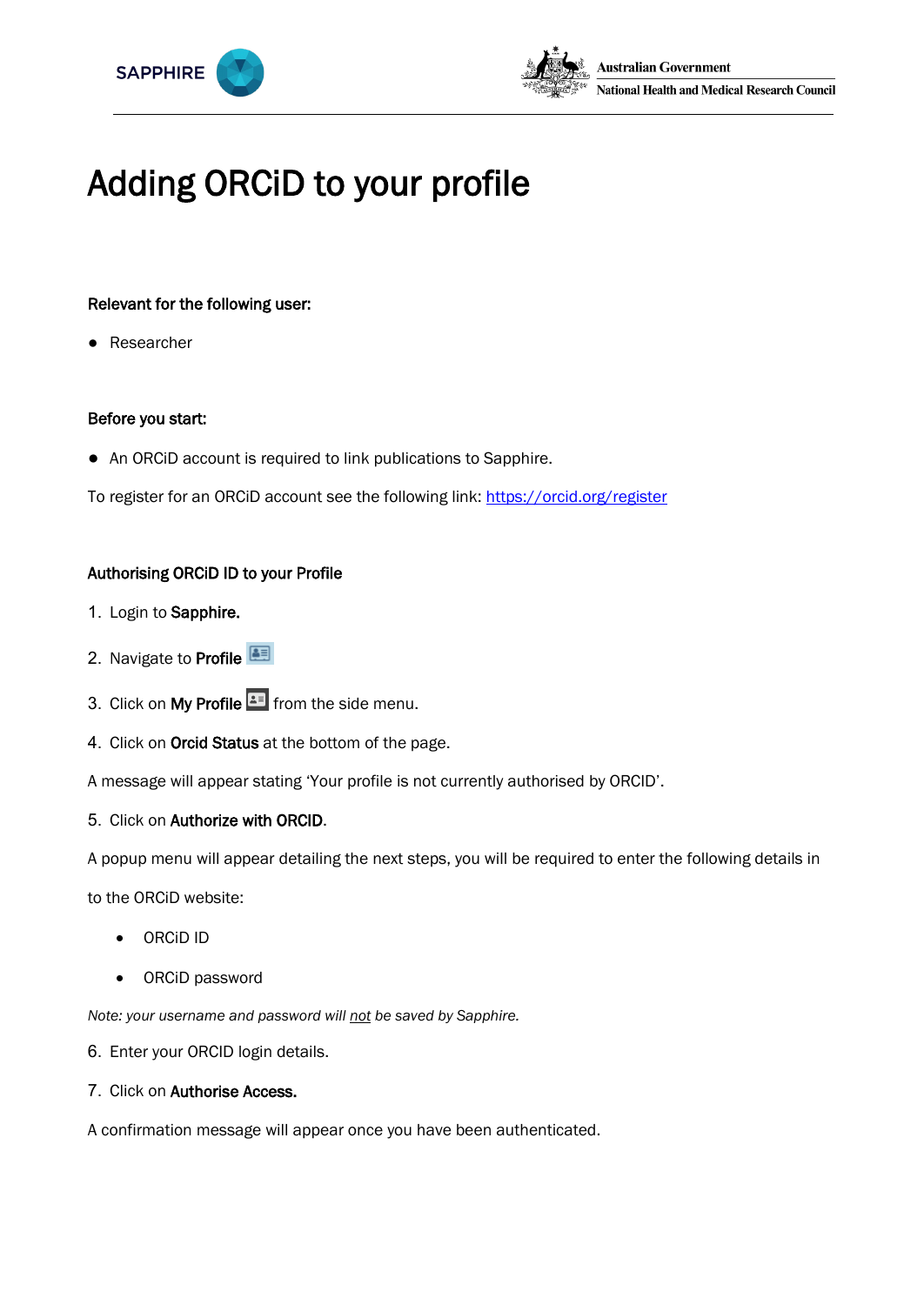



#### Importing ORCiD publications to Sapphire

- 1. Click on Publications.
- 2. Click on Import.

A list of all publicly visible applications from ORCiD will be displayed. The following publications types in

ORCiD will be presented:

| <b>ORCID Publication Type</b> | <b>Sapphire Publication type</b>    |
|-------------------------------|-------------------------------------|
| Journal Article               | Journal Article (Original Research) |
| <b>Book</b>                   | Book/Chapter                        |
| <b>Book Chapter</b>           | Book/Chapter                        |
| Report                        | <b>Technical Report</b>             |

- 3. Click the Checkbox next to the publications you wish to import.
- 4. Click on Import Selected.

Publications selected will be imported to Sapphire.

## Adding Authors to publications

Authors will need to be added to publications manually from publications imported from ORCID.

- 1. Click on Toggle Filter
- 2. Click on the Attribute and select 'Author List'.
- 3. Select 'isEmpty' from the Operations drop down.

A list of all publications that do not have authors will appear.

- 4. Click the on the publications listed with no authors.
- 5. Navigate to the bottom of the page and click Add Author  $\pm$
- 6. Enter the authors details.

*Note: You can delete an entered author by clicking Delete Records*